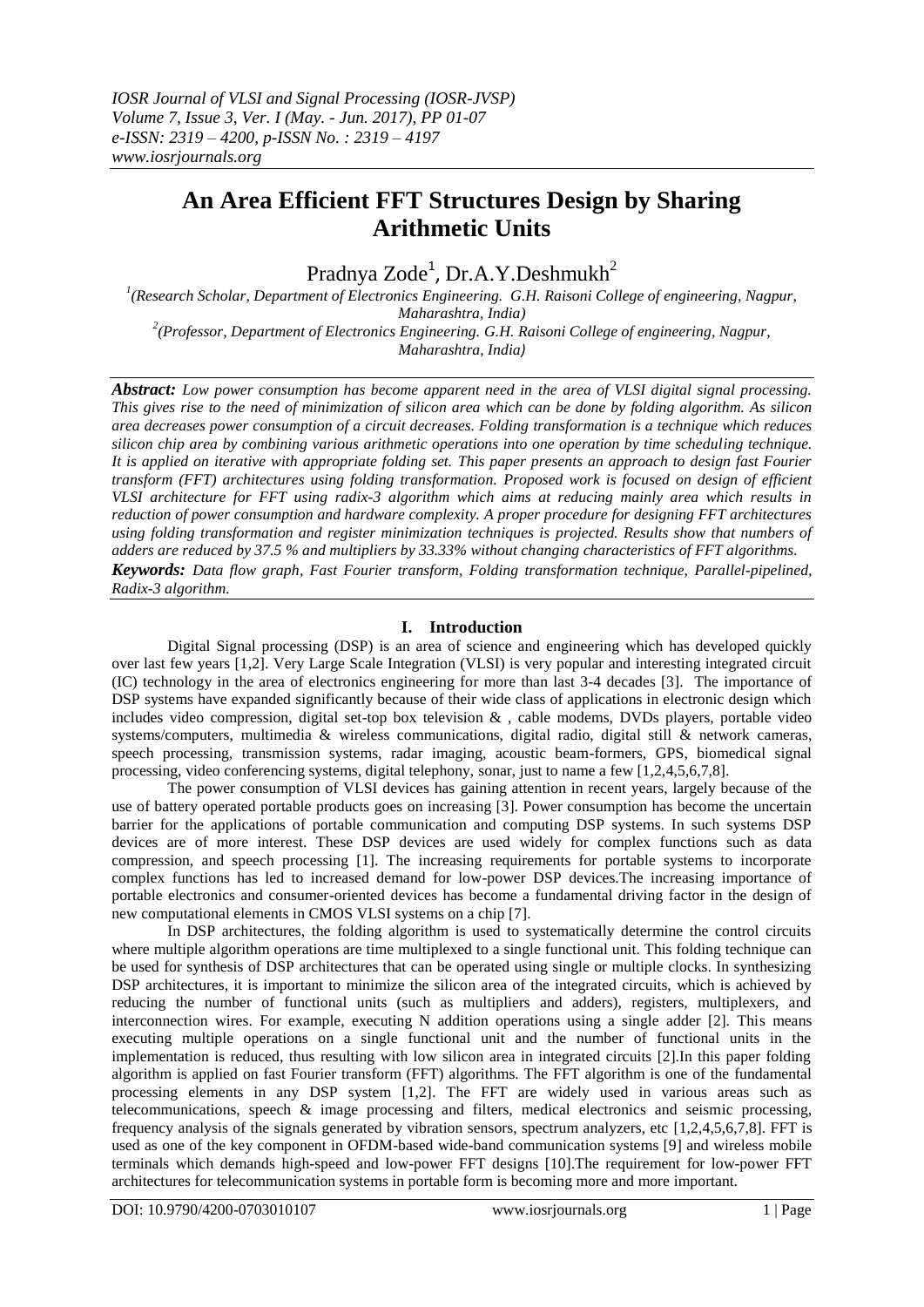### **II. Folding Transformation**

The folding transformation is introduced by K.K. Parhi which is described in detail in [7,11,12]. The folding transformation is a technique used to minimise the silicon area of an Integrated circuit by time multiplexing multiple operations to a signal functional units like multipliers, adders, registers, multiplexers and interconnection wires [7]. The folding transformation technique can be used for synthesis of DSP architectures that can be operated using single or multiple clocks [7]. A brief review of folding transformation is given here before applying it to any DSP algorithm.

The folding transformation technique is explained by the Fig. 1 (a) and (b) [7].



**Figure 1:** (a) and (b) The basic of folding transformation technique [7].

Fig. 1 (a) shows an edge e from the source node U to the destination node V with weight D i.e. the edge e have w(e) delay value on it. Figure 2.1 (b) shows the corresponding folded edge. The functional source unit of node U is  $H_U$  which is pipelined by  $P_U$  stages must pass through delays is given by equation 1 [7]:

$$
D_F\left(U \stackrel{v}{\to} U\right) = Nw(e) - P_U + v - u \tag{1}
$$

The edge switched at destination node V whose functional unit is  $H<sub>V</sub>$  at instance Nl+v, where N is a folding factor. Folding factor is defined as the number of algorithmic operations folded to or executed by a single functional unit in hardware and is denoted by N while u and v are the folding orders of nodes U and V respectively [7]. The folding order of a node is the time partition to which the node is scheduled to execute in hardware. A folding set, S, is defined as an ordered set of operations executed by the same functional unit [7]. Each folding set contains N entries, some of which may be null operations. The operation in the  $i<sup>th</sup>$  position within the folding set which goes from 0 to N-1 is executed by the functional unit during time position i. For a complete folded system to be possible,  $D_F(U \stackrel{\circ}{\rightarrow} V) \ge 0$  must hold for all of the edges in the DFG. Once valid folding sets have been assigned, retiming can be used to satisfy this property or determine that the folding sets are not feasible [7].

#### **III. Retiming Transformation**

Retiming is a transformation technique used to change the location delay elements in a circuit without affecting the input-output characteristics of the circuit [7,13,14]. Retiming has many applications in synchronous digital circuit design. These applications include reducing the clock period of the circuit, reducing the number of the registers in the circuit, reducing the power consumption of the circuit and logic synthesis [7]. Cutset retiming is used in this thesis which is the special case of retiming. A cutset is a set of edges that can remove from the graph to create two disconnected subgraphs [7]. Cutset retiming only affects the weights of the edges in the cutset. If the two disconnected subgraph are denoted by S1 and S2, then using cutset retiming d delays can add to the edges going from S1 to S2 and removing d delays from each edge going from S2 to S1.Sometimes pipelining is also used which is a special case of cutset retiming. In this case there are no edges from subgraph S2 to S1 i.e. Pipelining applies to the graph without loops.

#### **IV. Folding Transformation Technique**

The complete procedure for folding transformation technique is described stepwise below [7].

- 1. Selection of appropriate folding order and accordingly folding set.
- 2. Write the folding equation for each and every edge shown in the DFG.
- 3. If needed perform retiming for folding.
- 4. Rewrite the folding Equation.
- 5. Use the folding equations to construct Lifetime table.
- 6. Draw the Lifetime chart and find out the minimum number of registers.
- 7. Carry out the data allocation using forward and backward register allocation technique.
- 8. Draw the folded architecture.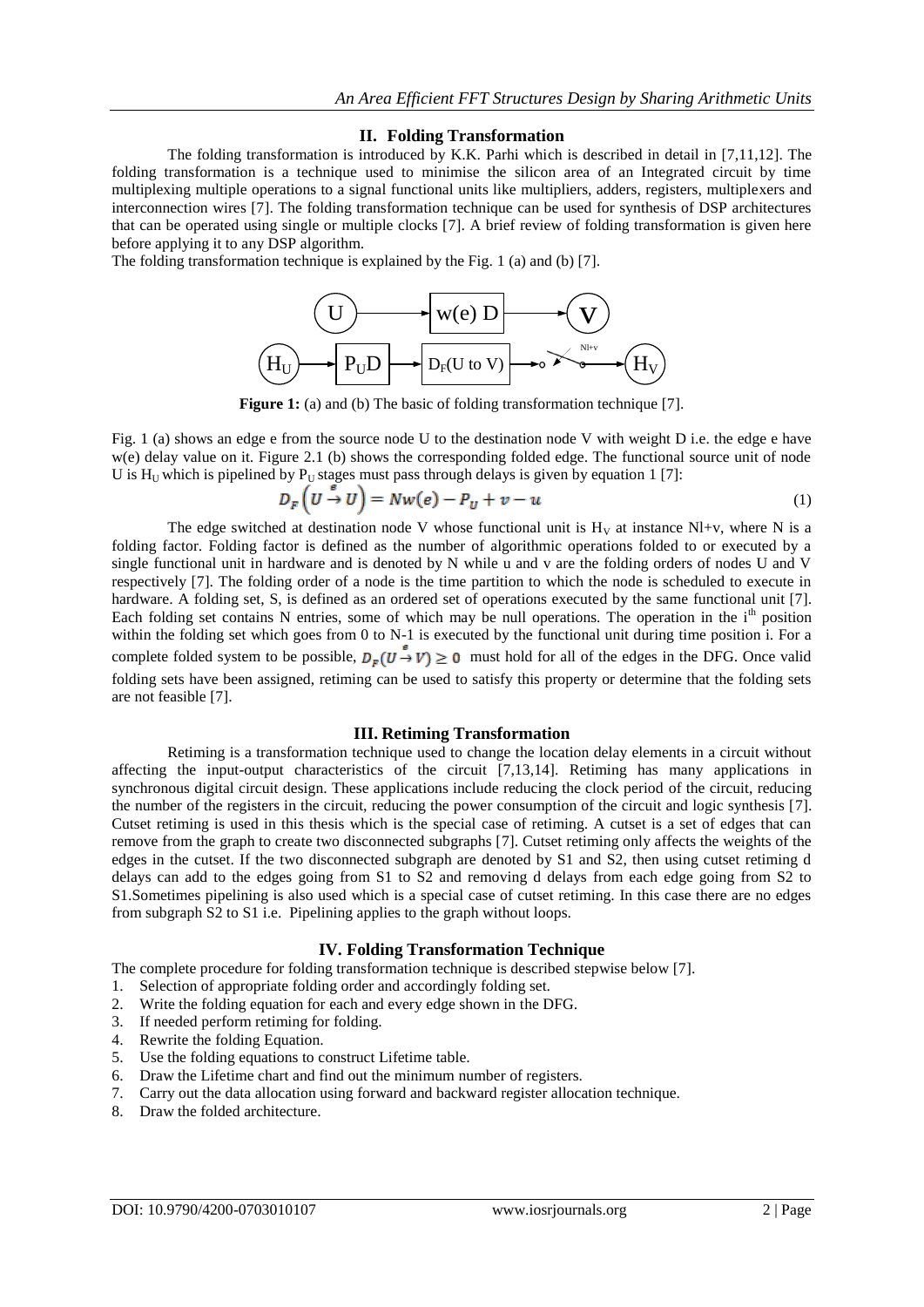## **V. Fast Fourier Transform**

The discrete Fourier transform (DFT) plays a central role in the implementation of various DSP algorithms and systems [1,16]. It transforms a signal from the time domain into the frequency domain, providing information about the spectrum of the signal [1,2]. The computation of an N-point DFT using direct methods requires  $N^2$  arithmetic number of operations. The Fast Fourier Transform (FFT) is simply a mathematical algorithm to speed up the DFT calculation by reducing the necessary number of multiplications and additions [1,2,4,15]. The FFT algorithms are based on the principle of decomposing the computation of DFT into sequences of smaller DFTs. DFT is identical to samples of the Fourier transform at equally spaced frequencies. Consequently, computation of the N-point DFT corresponds to the computation of N samples of the Fourier transform at N equally spaced frequencies  $\omega k = 2\pi k/N$ . The FFT utilizes some clever algorithms to do the same thing as the DFT, but in much less time. While a DFT computation of length *N* takes  $N^2$  arithmetic operations, a FFT for the same length takes only *NlogN* operation [1,2,4,5]. FFT was first discussed by J. W.Cooley and J. W. Tukey in the 1960s and was in fact a rediscovery of an idea of the German mathematician Karl Friedrich Gauss (1777 – 1855). This is the most common FFT algorithm called as the Cooley-Tukey algorithm, named after J.W.Cooley and John Tukey [16]. These scientists are given credit for bringing the FFT to the world from their paper: "An algorithm for the machine calculation of complex Fourier Series," *Mathematics Computation*, Vol. 19, 1965, pp 297-301 [16]. This publication of the Cooley-Tukey Fast Fourier transform (FFT) algorithm in 1965 has opened a new area in DSP by reducing the order of complexity of computational tasks in DFT and convolution from  $N^2$  to N log<sub>2</sub> N, where N is the problem OR transform size. The Cooley and Tukey FFT algorithm is a turning point to computation of DFT. FFTs are used to speed up the computations of DFTs [2]. FFT plays an important role in modern digital signal communications such as digital video broadcasting and OFDM systems [1,2]. Because the FFT is everywhere, different methods for calculating FFT of a signal have been studied extensively, and continue to be an active research topic.The FFT algorithm decomposes a DFT of length N into two half length DFTs of size *N/*2. The DFT is split into even index terms and odd index terms. The decomposition process is repeated  $M = log rN$  times, where r is the radix. A number of FFT architectures have been proposed in the literature. Based on the Cooley-Tukey (CT) decomposition [1,2], many FFT algorithms, such as radix-2 [1,2], radix-3 [4], radix-2<sup>2</sup> [2], radix-2<sup>3</sup>[5,6], split-radix as well as radix-4 algorithms, have been proposed using the complex mathematical relationship to reduce the hardware complexity. These algorithms are based on decomposing an N-point DFT recursively into smaller DFTs, leading to a reduction of the computational complexity. Most FFT algorithms and architectures have focused on power-of-two size DFTs. High-speed and low-power FFT design is the need of time. Hence, it is important to design high-performance and low-power FFT for various applications.

The FFT operates by decomposing an *N* point time domain signal into *N* time domain signals each composed of a single point. The second step is to calculate the *N* frequency spectra corresponding to these *N*  time domain signals. Lastly, the *N* spectra are synthesized into a single frequency spectrum. The basic computational step of the FFT algorithm is a butterfly [1,2]. The most commonly used decomposition methods of FFT algorithm are decimation-in-time (DIT) and decimation-in-frequency (DIF) [1,2,15] . Both of these rely on the recursive decomposition of an *N* point transform into 2 (*N*/2) point transforms. The method is particularly simple if *N* is divisible by 2 and if *N* is a regular power of 2, the decomposition can be applied repeatedly until the trivial '1 point' transform is reached. DIT is based on decomposing the input sequence into smaller subsequences while in DIF the output sequence is decomposes into smaller sub-sequences [1,2].

### **VI. Radix-3 FFT Algorithm: Introduction**

The common applications of DSP uses radix-2 FFT algorithms where N i.e. FFT sizes are power of 2. In this paper, FFT algorithms where N is not power of 2 are considered which works for other input sizes. It is always beneficial to use different radix FFT algorithms depends on the application with different input sample sizes N. When N is power of 3 FFT algorithm based on radix-3 can be implemented. For example considered N  $= 9 = 3<sup>2</sup>$  then input sequence samples can be divided into 3 sets of sequences where each sequence is of length N/3 [2].

The DFT of the finite duration sequence  $\{x(n)\}\$  where  $0 \le n \le N-1$  can be expressed as:

$$
X[k] = \sum_{n=0} x[n]W_N^{kn}
$$
  
Where k=0, 1, 2, ......, N-1.

.

The radix-3 DIT FFT algorithm can be derived by considering 3 input samples as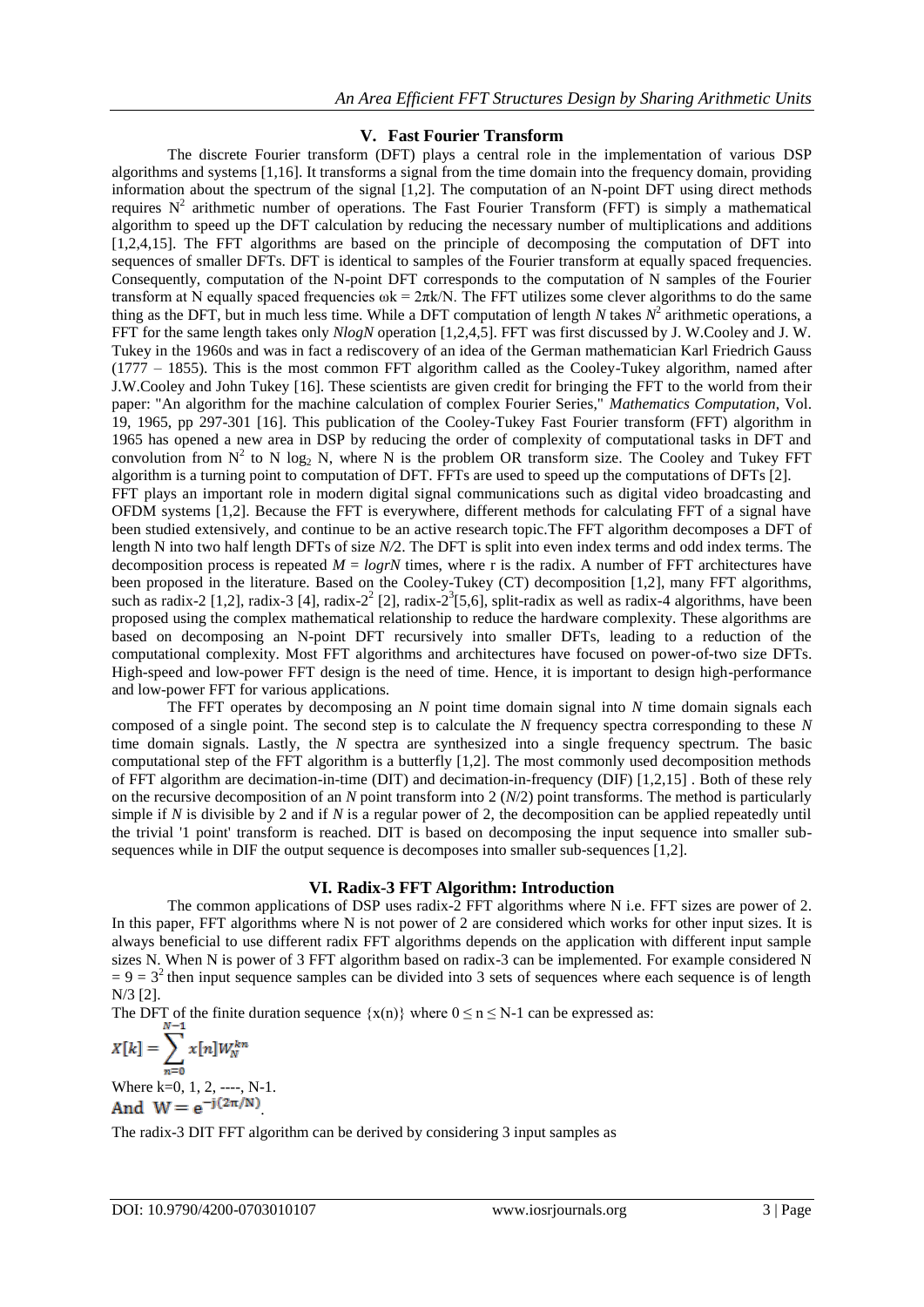$$
X[k] = \sum_{n=0}^{\frac{N}{3}-1} x[3n]W_N^{k3n} + \sum_{n=0}^{\frac{N}{3}-1} x[3n+1]W_N^{k(3n+1)} + \sum_{n=0}^{\frac{N}{3}-1} x[3n+2]W_N^{k(3n+2)}
$$
  

$$
X[k] = \sum_{n=0}^{\frac{N}{3}-1} x[3n]W_N^{3nk} + W_N^k \sum_{n=0}^{\frac{N}{3}-1} x[3n+1]W_N^{3nk} + W_N^{2k} \sum_{n=0}^{\frac{N}{3}-1} x[3n+2]W_N^{3nk}
$$
  

$$
X[k] = \sum_{n=0}^{\frac{N}{3}-1} x[3n]W_{N/3}^{nk} + W_N^k \sum_{n=0}^{\frac{N}{3}-1} x[3n+1]W_{N/3}^{nk} + W_N^{2k} \sum_{n=0}^{\frac{N}{3}-1} x[3n+2]W_{N/3}^{kn}
$$
  

$$
X[k] = P(k) + W_N^k Q(k) + W_N^{2k} R(k)
$$

The butterfly structure for radix-3 FFT algorithm is shown in Fig. 2.



**Figure 2:** Radix-3 FFT algorithm [2].

## **VII. Folding Of 9-Point DIT FFT Using Radix-3 Algorithm.**

The signal flow graph for  $N = 9$  using decimation-in-time using radix-3 FFT algorithm is shown in Fig. 3. The DFG for the 9-point DIT FFT using radix-3 algorithm is shown in Fig. 4. In Fig. 4 A0, A1, A2, B0, B1, B2 are nodes which represents the 3-point butterfly structures shown in Fig 2.



**Figure 3:** 9-point DIT FFT using radix-3 algorithm.



**Figure 4:** DFG of 9-point DIT FFT using radix-3 algorithm

**Step 1:** Select Folding order N=8 and folding sets are as follows  $A = \{A0, \phi, \phi, A1, \phi, \phi, A2, \phi\}$   $B = \{B0, \phi, \phi, B1, \phi, \phi, B2, \phi\}$ Where symbol  $\phi$  shows the null operation i.e. for the folding order of  $\phi$  symbol the arithmetic unit will not perform any operation.

.

**Step 2:** The Folding Equations for DFG in Fig. 4 using folding equation  $D_F (U \rightarrow V) = N w (e) - P_U + v - u$ In the above folding edge equation  $P_U$  is the of the source node U. Here for simplification, assumed that the  $P_A$ ,  $P_B = 0$  i.e. all these nodes don't have pipelining stage • $D_F (A_0 \rightarrow B_0) = 8 (0) - 0 + 0 - 0 = 0$  $\bullet$ **D**<sub>F</sub> (A<sub>0</sub>  $\rightarrow$ **B**<sub>1</sub>) = 8 (0) – 0 + 3 – 0 = 3 • $D_F (A_0 \rightarrow B_2) = 8 (0) - 0 + 6 - 0 = 6$  $\bullet$ D<sub>F</sub> (A<sub>1</sub>  $\rightarrow$ B<sub>2</sub>) = 8 (0) – 0 + 6 – 3 = 3 • $D_F (A_2 \rightarrow B_0) = 8 (0) - 0 + 0 - 6 = -6$ 

 $\bullet$ **D**<sub>F</sub> (A<sub>1</sub>  $\rightarrow$ B<sub>0</sub>) = 8 (0) – 0 + 0 – 3 = -3  $\bullet$ D<sub>F</sub> (A<sub>1</sub>  $\rightarrow$ B<sub>1</sub>) = 8 (0) – 0 + 3 – 3 = 0

• $D_F (A_2 \rightarrow B_1) = 8 (0) - 0 + 3 - 6 = -3$ • $D_F (A_2 \rightarrow B_2) = 8 (0) - 0 + 6 - 6 = 0$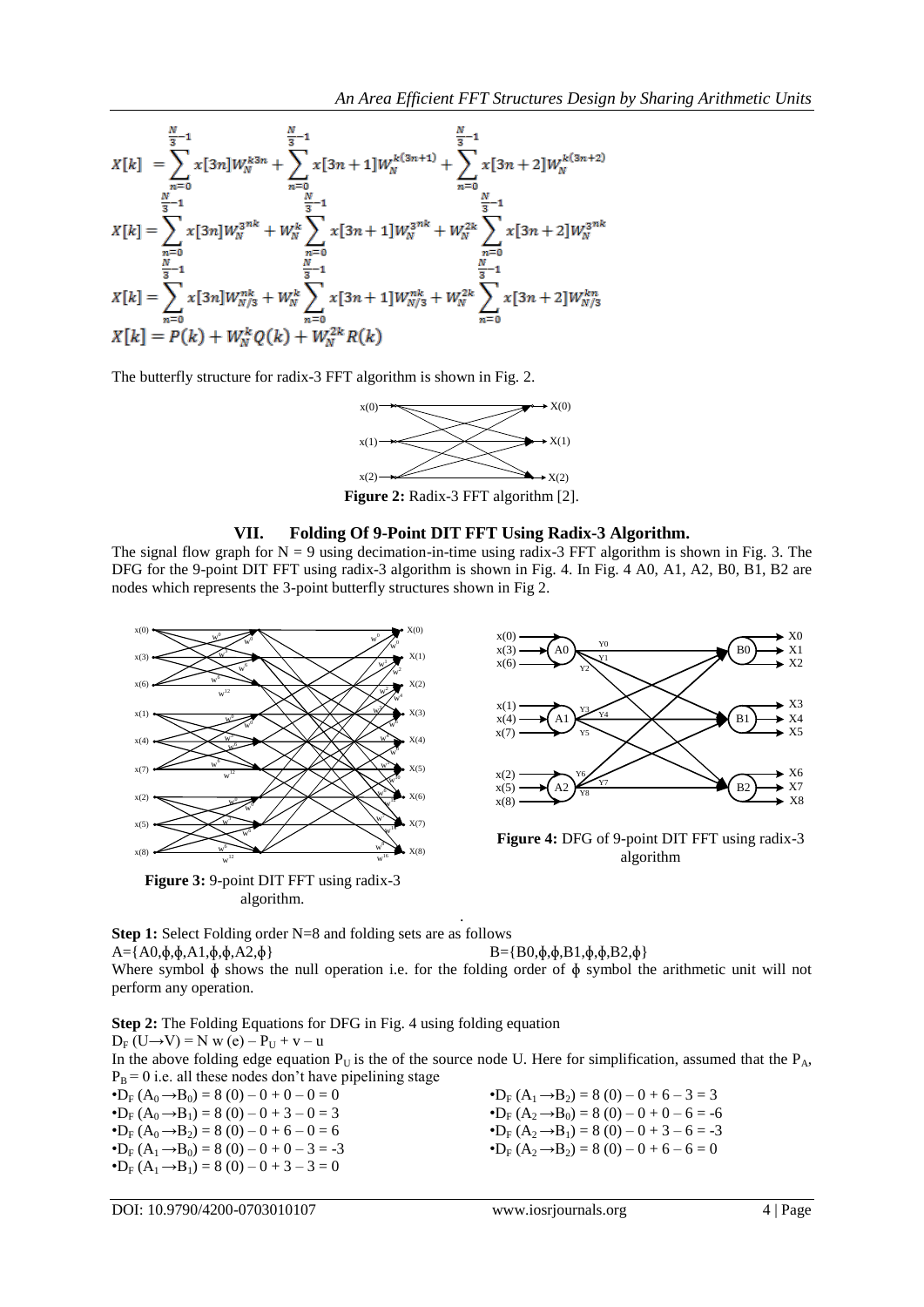## **Step 3:** If needed perform retiming for folding.

The cutset retiming is used here which is a special case of retiming. In the cutest retiming apply cutest to the edges in the DFG with all are in forward direction. Then one delay or latch is to be placed on each and every edge under cutest. The DFG with cutset and after cutest retiming are shown below in Fig. 5 and 6 respectively.



**Figure 5**: DFG of 9-point DIT FFT using radix-3 algorithm with cutset.



**Figure 6:** Retimed DFG of the 9-point DIT FFT using radix-3 algorithm.

### Register Minimization Technique

Performing folding transformation technique on any DSP algorithm reduces the number of function unit for example adder and multipliers in the folded architecture but at the same time increases the number of registers in the folded architecture. To avoid the folded architecture with excessive number of registers techniques are proposed by [7,11,12] to design the folded architecture with minimum number of registers and to allocate the data to these registers which is achieved by performing the following steps.

### **Step 4:** Rewrite the folding Equation.

For proper folding none of the edge of the DFG should have negative delay value.

| $\bullet$ D <sub>F</sub> $(A_0 \rightarrow B_0) = 8(1) - 0 + 0 - 0 = 8$                          | $\bullet$ D <sub>F</sub> $(A_1 \rightarrow B_2) = 8(0) - 0 + 6 - 3 = 3$ |
|--------------------------------------------------------------------------------------------------|-------------------------------------------------------------------------|
| $\bullet$ D <sub>E</sub> (A <sub>0</sub> $\rightarrow$ B <sub>1</sub> ) = 8 (1) – 0 + 3 – 0 = 11 | $\bullet$ D <sub>F</sub> $(A_2 \rightarrow B_0) = 8(1) - 0 + 0 - 6 = 2$ |
| $\bullet$ D <sub>F</sub> (A <sub>0</sub> $\rightarrow$ B <sub>2</sub> ) = 8 (0) – 0 + 6 – 0 = 6  | $\bullet$ D <sub>F</sub> $(A_2 \rightarrow B_1) = 8(1) - 0 + 3 - 6 = 5$ |
| $\bullet$ D <sub>E</sub> (A <sub>1</sub> $\rightarrow$ B <sub>0</sub> ) = 8 (1) – 0 + 0 – 3 = 5  | $\bullet$ D <sub>F</sub> $(A_2 \rightarrow B_2) = 8(0) - 0 + 6 - 6 = 0$ |
| $\bullet$ D <sub>F</sub> $(A_1 \rightarrow B_1) = 8(1) - 0 + 3 - 3 = 8$                          |                                                                         |

**Step 5:** Lifetime table is shown in Table 1 where  $T_{input}$  is the input clock cycle for each node and  $T_{output}$  is the clock cycle from where output can be read.

**Step 6:** Draw the Lifetime chart and find out the minimum number of registers.

The linear lifetime chart is shown in Fig. 7 is based on [7], where each horizontal line represents a clock cycle and each vertical line represents the lifetime of a variable. From the lifetime chart, the minimum numbers of registers that can be used to implement the architecture of FFT is the maximum number of live variables at any clock cycle [7]. The minimum number of registers to implement the FFT is maximum number of live variables  $=$ max {0, 1, 2, 3, 4, 5, 6, 7, 8, 9} = 9.

**Table 1** Lifetime table for 9-point DIT FFT

|                | $\frac{1}{2}$<br>PQ1111 P111 111 |         |           |  |  |  |
|----------------|----------------------------------|---------|-----------|--|--|--|
| Inputs         | Lifetime                         | Outputs | Lifetime  |  |  |  |
| x <sub>0</sub> | $0 - > 6$                        | y0      | $0\leq 0$ |  |  |  |
| x1             | $1 - > 7$                        | yl      | $0 - > 3$ |  |  |  |
| x2             | $2 - > 8$                        | y2      | $0 - > 6$ |  |  |  |
| x <sub>3</sub> | $3 - 6$                          | y3      | $3 - 50$  |  |  |  |
| x4             | $4 - > 7$                        | y4      | $3 - > 3$ |  |  |  |
| x <sub>5</sub> | $5 - > 8$                        | y5      | $3 - 56$  |  |  |  |
| x6             | $6 - > 6$                        | y6      | $6 - > 0$ |  |  |  |
| x7             | $7 - > 7$                        | v7      | $6 - > 3$ |  |  |  |
| x8             | $8 - > 8$                        | y8      | 6->6      |  |  |  |



**Figure 7:** Lifetime chart for 9-point DIT FFT using radix-3 algorithm.

**Step 7:** Carry out data allocation using forward and backward register allocation technique. The registers are denoted as R1, R2, R3, R4, R5, R6, R7, R8, R9 in the allocation table shown in Fig. 8. The variables are allocated forward register first and then to an appropriate backward register, thus the name "forward-backward" [7].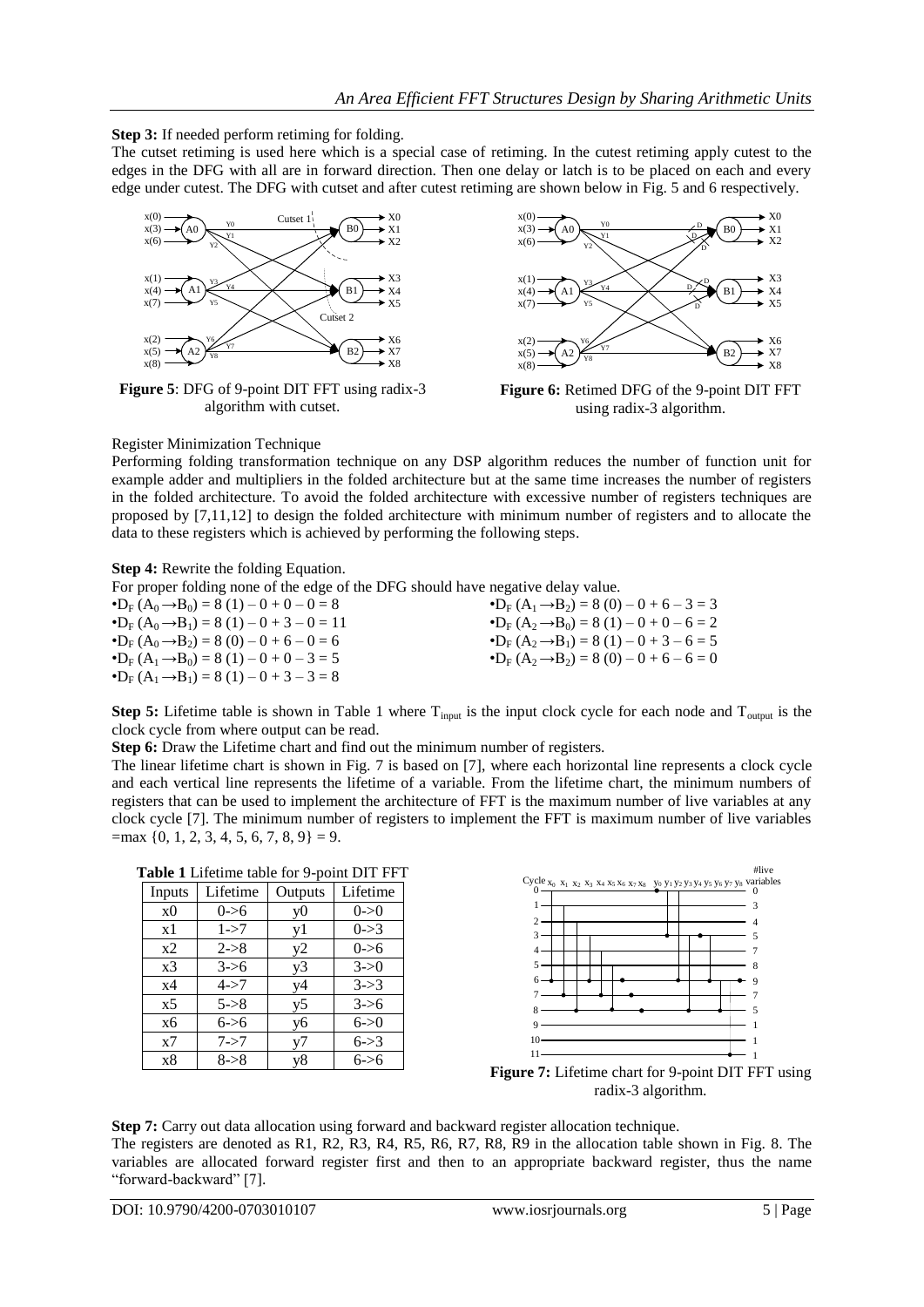| Cycle                   | Input                                                   | R1                  | R2         | R3         | R4                                   | R5      | R <sub>6</sub>      | R7                  | R8      | R9      | Output                                     |
|-------------------------|---------------------------------------------------------|---------------------|------------|------------|--------------------------------------|---------|---------------------|---------------------|---------|---------|--------------------------------------------|
| $\boldsymbol{0}$        | $y_1, y_2$<br>$y_{0}$<br>$x_0$ ,                        | ∽                   |            |            |                                      |         |                     |                     |         |         | $y_0$                                      |
| $\mathbf 1$             | $\mathbf{x}_1$                                          | ↘<br>$\mathbf{x}_0$ | ÷<br>$y_1$ | $y_2$      |                                      |         |                     |                     |         |         |                                            |
| $\overline{\mathbf{c}}$ | $\mathbf{x}_2$                                          | ↘<br>$\mathbf{x}_1$ | ↘<br>x0    | ↘<br>$y_1$ | ↘<br>y2                              |         |                     |                     |         |         |                                            |
| $\overline{\mathbf{3}}$ | X3, Y3,<br>y4,<br>y <sub>5</sub>                        | x2                  | ↘<br>v1    | ↘<br>x0    | ×<br>$y_1$                           | ↘<br>y2 |                     |                     |         |         | $\mathbf{y}_4$<br>$y_1$                    |
| $\boldsymbol{4}$        | $\mathbf{x}_4$                                          | ↘<br>$\mathbf{x}_3$ | ↘<br>x2    | ₮<br>x1    | $\overline{\mathbf{x}}$ <sub>0</sub> | y3<br>÷ | ¥<br>y2             | ÷<br>y5             |         |         | $\mathbf{x}_3$                             |
| 5                       | $\mathbf{x}_5$                                          | ↘<br>$\mathbf{x}_4$ | ↘<br>x3    | ↘<br>x2    | ↘<br>x1                              | x0      | ↘<br>y3             | ↘<br>$y_2$          | ↘<br>y5 |         | $\mathbf{x}_4$<br>$\mathbf{x}_5$           |
| 6                       | X6,<br>y <sub>s</sub><br>y <sub>6</sub> ,y <sub>7</sub> | ↘<br>x5             | ↘<br>x4    | x3         | ↘<br>x2                              | N<br>x1 | $\mathbf{x0}$       | N<br>y3             | $y_2$   | ↘<br>y5 | $y_2, y_5$<br>$x_0, x_3$<br>X6,ys          |
| $\overline{7}$          | $\mathbf{x}_7$                                          | ↘<br>y6             | ↘<br>x5    | x4         | $\mathbf{v}_7$                       | ↘<br>x2 | ↘<br>x1             |                     | ↘<br>y3 |         | $\mathbf{x}_4$<br>$x_7$<br>$\mathbf{x}_1$  |
| (0)8                    | $\mathbf{x}_\mathbf{s}$                                 |                     | $y_6$      | x5         |                                      | ↘<br>y7 | x2                  |                     |         | ↘<br>y3 | $\mathbf{x}_8$<br>$y_3, y_6$<br>$X_2, X_5$ |
| (1)9                    |                                                         |                     |            |            |                                      |         | ↘<br>$\mathbf{y}_7$ |                     |         |         |                                            |
| (2)10                   |                                                         |                     |            |            |                                      |         |                     | ↘<br>$\mathbf{y}_7$ |         |         |                                            |
| (3) 11                  |                                                         |                     |            |            |                                      |         |                     |                     | y7      |         | $\mathbf{y}_7$                             |

**Figure 8**: Register allocation table for 9-point DIT FFT using radix-3 algorithm.

# **Step 8:** Draw the folded architecture.

Folded Architecture of 9-point DIT FFT using radix-3 algorithm is shown in Fig 9. In this BF I and BF II are 3 point butterfly units. BF I will perform operations of A0 to A2 & BF II will perform operations of B0 to B2 3 point butterfly units respectively from DFG of 9-point DIT FFT using radix-3 algorithm shown in Fig 4.



**Figure 9:** Folded Architecture of 9-point DIT FFT using radix-3 algorithm.

# **VIII. Folding Of 9-Point DIF FFT Using Radix-3 Algorithm.**

Signal flow graph for  $N = 9$  using decimation-in-frequency using radix-3 FFT algorithm is shown in Fig. 10.



**Figure 10:** 9-point DIF FFT using radix-3 algorithm.

**Step 8:** Draw the folded architecture.

Folded Architecture of 9-point DIF FFT using radix-3 algorithm is shown in Fig 11.